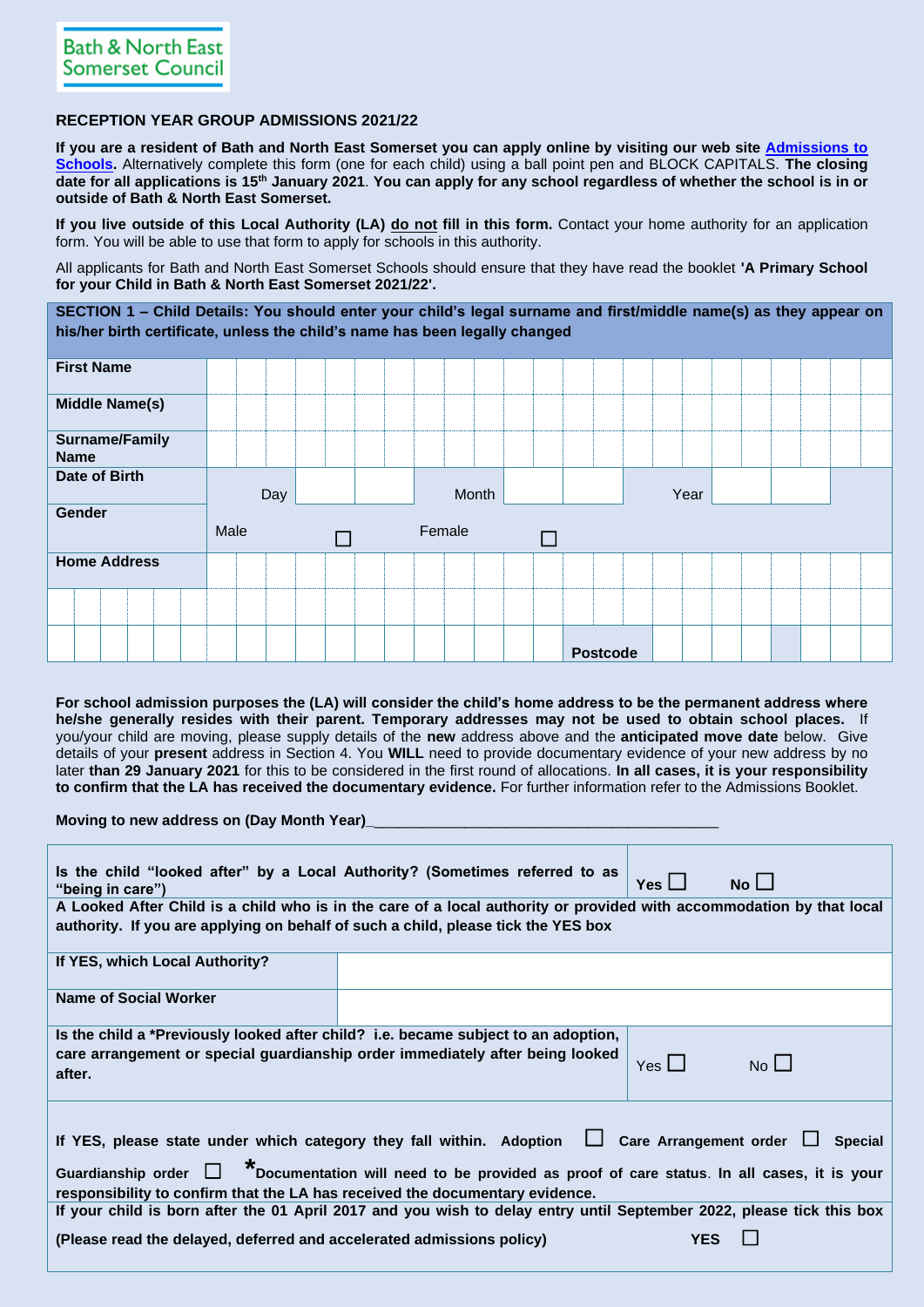**If YES, your application will be processed by the Special Educational Needs Team – see the booklet 'A Primary School for your Child' for further information**

## **SECTION 2- SCHOOL PREFERENCES**

**Your preferred school(s) should be shown in the preference boxes below in priority order. The booklet gives a detailed explanation of the equal preference system. You do not have to show a second or third preference if you do not wish, although you are strongly recommended to do so. You can express a preference for any school, including Foundation, Voluntary Aided (VA) or Academy Schools, within any Local Authority (LA).** 

**Please consider your preferences carefully as, after the closing date, if you decide to change your school preference (or preference order) your original application will be withdrawn and your child will NOT be considered for a school place in the first round of allocations even if the original application was received before the closing date. (See booklet for further details)**

**Completion of the boxes does not guarantee that a place can be offered to your child at one of these schools. Every effort will be made to offer you a school of your preference. However, if schools receive more applications than places available, the admissions criteria will be used to decide which children can be offered places. Please note that all preferences are considered equally and if your child qualifies for a place at more than one school you will be offered your highest preference school.**

**When completing your preferences if there is more than one school with the same name please also include the area in which the school is situated e.g. St Mary's, Timsbury.**

| My 1 <sup>st</sup> Preference school is: |  |  |  |  |  |  |
|------------------------------------------|--|--|--|--|--|--|
| <b>Postcode of School</b>                |  |  |  |  |  |  |
| My 2 <sup>nd</sup> Preference school is: |  |  |  |  |  |  |
| <b>Postcode of School</b>                |  |  |  |  |  |  |
| My 3rd Preference school is:             |  |  |  |  |  |  |
| <b>Postcode of School</b>                |  |  |  |  |  |  |

**Please tick any of the following reasons for your school preference(s). You may tick as many reasons as you like for each preference.**

**You may give reasons for your school preferences including religious or philosophical ones which all admission authorities will have regard to but you should note that all allocations must be made in accordance with the published admissions criteria if a school is oversubscribed.**

| <b>Preferences</b>                                                    | 1st | 2nd | 3rd |
|-----------------------------------------------------------------------|-----|-----|-----|
| Older sibling in preferred school (see also sibling section<br>below) |     |     |     |
| Distance (home to preferred school)                                   |     |     |     |
| <b>Medical Reasons</b>                                                |     |     |     |
| Religion or Faith                                                     |     |     |     |
| Other reasons (please specify what these reasons are)                 |     |     |     |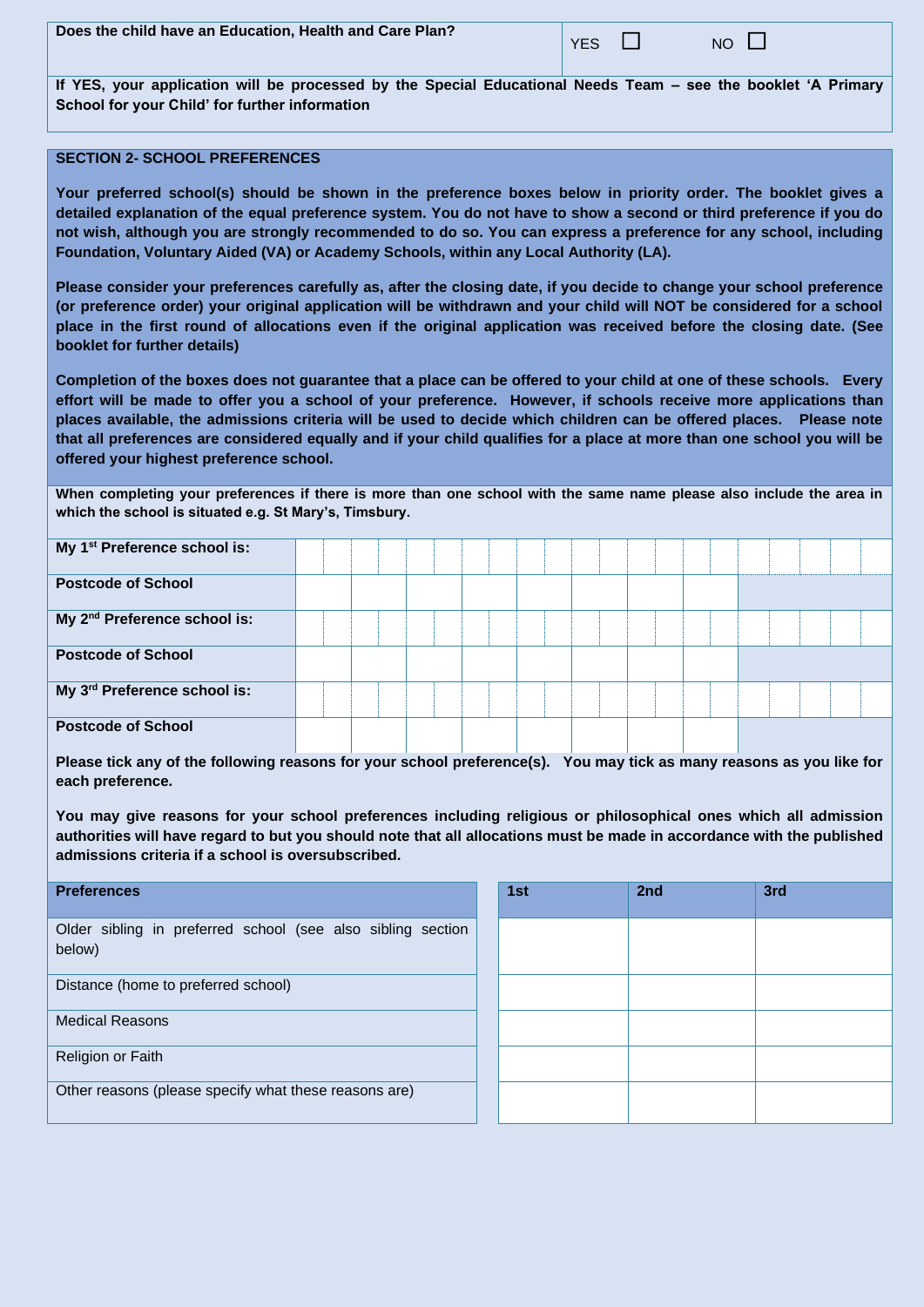## **SIBLINGS (see booklet for definition of a sibling)**

**If, in September 2021, this child has an older brother or sister who will be in attendance at one of your preferred schools or at the paired junior school (see Admissions booklet for details of paired schools) please give the details below:**

| <b>First Name</b>                    |      |        |        |                 |
|--------------------------------------|------|--------|--------|-----------------|
|                                      |      |        |        |                 |
| <b>Middle Name(s)</b>                |      |        |        |                 |
| <b>Surname/Family</b><br><b>Name</b> |      |        |        |                 |
| <b>Date of Birth</b>                 | Day  |        | Month  | Year            |
| Gender                               |      |        |        |                 |
|                                      |      |        |        |                 |
|                                      | Male | $\Box$ | Female | $\Box$          |
| <b>Home Address</b>                  |      |        |        |                 |
|                                      |      |        |        |                 |
| <b>Current School</b>                |      |        |        | <b>Postcode</b> |

## **SECTION 3 - VOLUNTARY AIDED DENOMINATIONAL and ACADEMY SCHOOLS**

**If your preferences include Voluntary Aided (VA) or Academy schools, you should read the school's published admission criteria as this may be different from those used for Community and Voluntary Controlled schools.**

**Details of any supporting evidence they may require will be given in their admissions criteria and this evidence should be sent to the school direct. As well as completing this application form certain VA or Academy Schools require you to complete a supplementary information form (SIF), copies of which are available from the schools direct. Please see their admissions criteria for details of which schools require a SIF.** 

**If one or more of your preferences is for a place at a school that uses Faith as part of its admission criteria, the following information may be useful to the schools when considering your application under their admissions criteria:**

|                                                                                                                                                                                                                                                          | Church of England | Catholic | Other (please specify                                                                                                     |  |  |  |  |  |  |  |
|----------------------------------------------------------------------------------------------------------------------------------------------------------------------------------------------------------------------------------------------------------|-------------------|----------|---------------------------------------------------------------------------------------------------------------------------|--|--|--|--|--|--|--|
| <b>Denomination</b><br>(please)<br>tick appropriate box)                                                                                                                                                                                                 |                   |          |                                                                                                                           |  |  |  |  |  |  |  |
|                                                                                                                                                                                                                                                          |                   |          |                                                                                                                           |  |  |  |  |  |  |  |
| Is your child baptised?                                                                                                                                                                                                                                  | <b>YES</b>        | NO       |                                                                                                                           |  |  |  |  |  |  |  |
| NB: If you have answered YES and are applying for a Catholic school, a copy of the baptismal certificate must be<br>sent to the school direct by the closing date. Please tick this box if you have sent a baptismal certificate to the<br>school direct |                   |          |                                                                                                                           |  |  |  |  |  |  |  |
| Name of church where you currently worship                                                                                                                                                                                                               |                   |          |                                                                                                                           |  |  |  |  |  |  |  |
| Name of parish Priest/minister                                                                                                                                                                                                                           |                   |          |                                                                                                                           |  |  |  |  |  |  |  |
|                                                                                                                                                                                                                                                          |                   |          | If you are applying for a school that uses Faith as part of the school's admissions criteria, it will give details of the |  |  |  |  |  |  |  |
| church evidence they require. Please tick this box if you have sent this to the school direct                                                                                                                                                            |                   |          |                                                                                                                           |  |  |  |  |  |  |  |